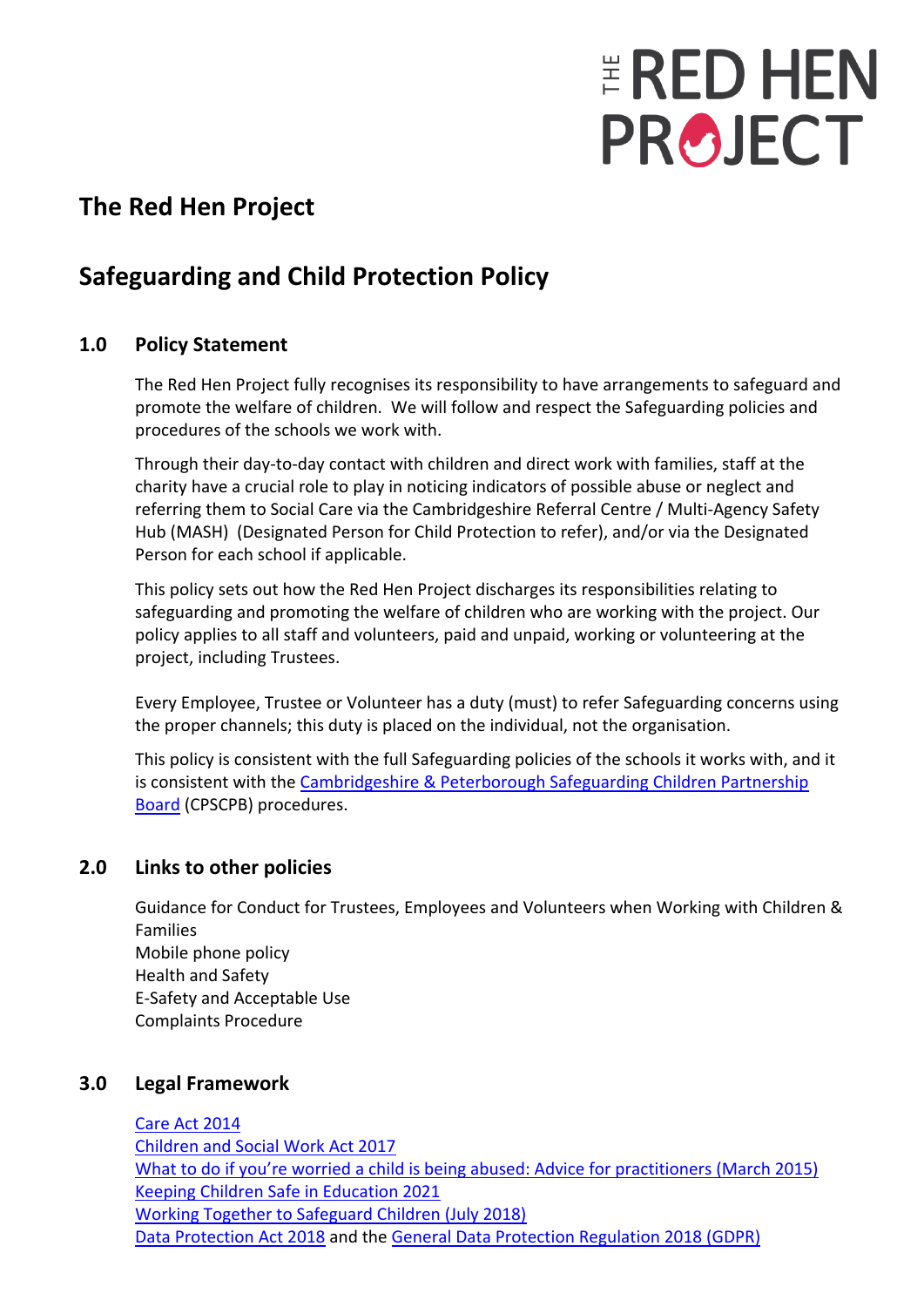

#### **4.0 Introduction**

There are four main elements to our policy:

- **5.0 Prevention** through the pastoral support offered to children and the creation and maintenance of a protective ethos
- **6.0 Procedures** for identifying and reporting cases, or suspected cases, of abuse. The definitions of the four categories of abuse are attached (see Appendix A)
- **7.0 Supporting Vulnerable Children** those who may have been abused or witnessed violence towards others
- **8.0 Preventing Unsuitable People Working with Children** through safer recruitment policies

#### **5.0 Prevention**

- 5.1 We recognise that high self-esteem, confidence, supportive friends and good lines of communication with a trusted adult help to protect children.
- 5.2 The project will, therefore:
	- 5.2.1 establish and maintain an environment where children feel safe in both the real and the virtual world and are encouraged to talk and are listened to
	- 5.2.2 ensure children know that there are adults whom they can approach if they are worried or in difficulty and their concerns will be taken seriously and acted upon as appropriate
	- 5.2.3 include activities and opportunities which equip children with the skills they need to stay safer from abuse both in the real and the virtual world and information about who to turn to for help
	- 5.2.4 ensure that we build up children's self-esteem and confidence, and encourage and reinforce independent thinking, and decision making based on their own judgements
	- 5.2.5 include material which will help children develop realistic attitudes to the responsibilities of adult life, particularly with regard to childcare and parenting skills

| The Red Hen Project - Safeguarding and Child Protection Policy & Procedures |                             |                  |  |
|-----------------------------------------------------------------------------|-----------------------------|------------------|--|
| Version No: 6.0                                                             | Last Review: September 2021 | Status: Approved |  |
| Document Number: RH-POL-01                                                  | Due for review: Autumn 2022 | Page 2 of 15     |  |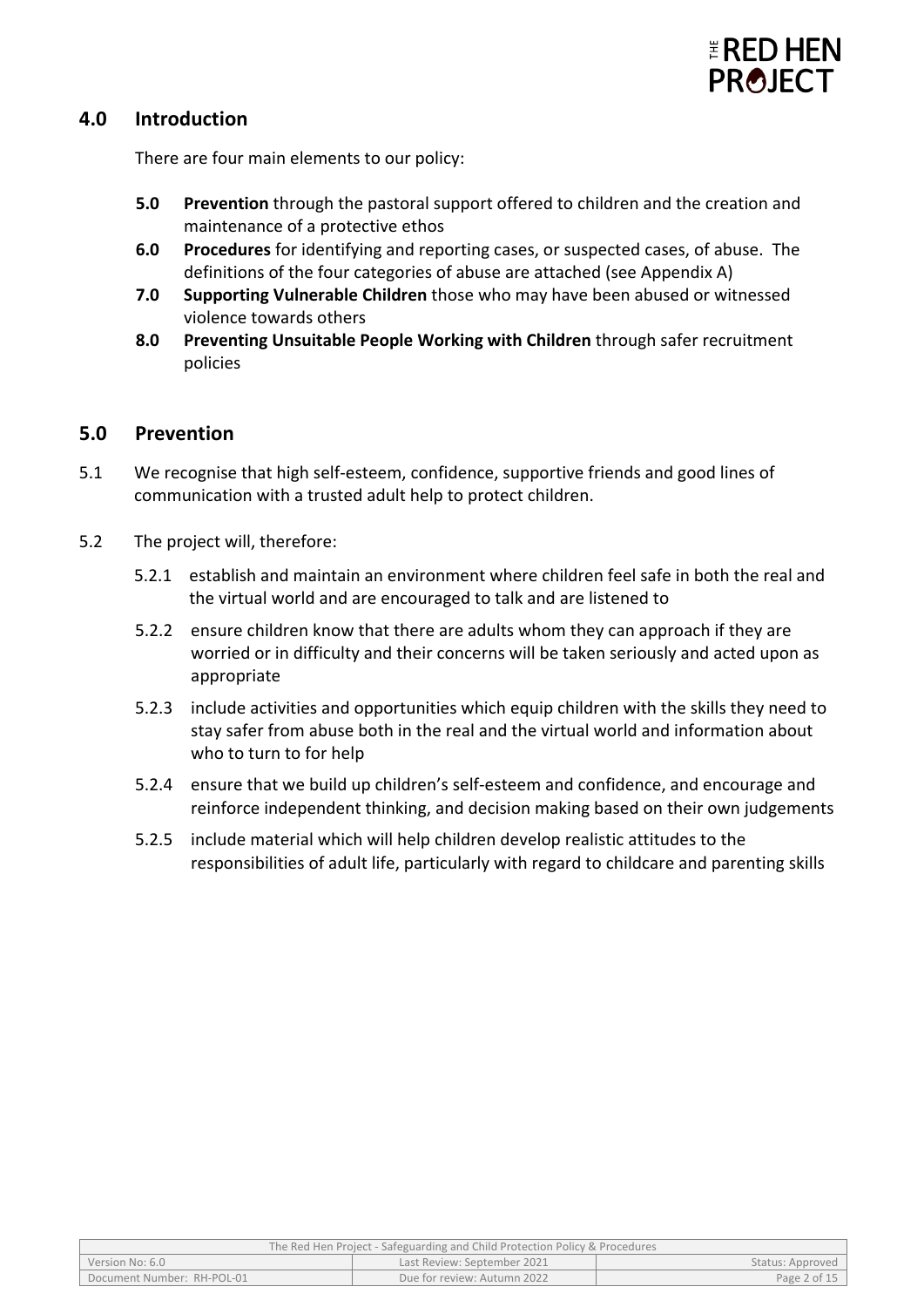

#### **6.0 Procedures**

**6.1 Procedure** - We will follow and respect the procedures of Arbury Primary School, The Grove Primary School, Orchard Park Primary School or any school we partner with, as well as the procedures set out in the Cambridgeshire and Peterborough Safeguarding Children Partnership Boar[d inter-agency policies, procedures, protocols and guidance](http://www.safeguardingcambspeterborough.org.uk/children-board/professionals/lscbprocedures/) . A copy of these procedures can be found on the CPSCPB website <http://www.safeguardingcambspeterborough.org.uk/children-board/>

**Designated Safeguarding & Child Protection Lead is Rachel Bennett Nominated Trustees for Safeguarding & Child Protection are Sophie Evans & Paul Connelly**

- **6.2 Training** The project will;
	- 6.2.1 ensure there is a designated senior person (DP) who has lead responsibility for child protection in the project and has undertaken, as a minimum, the 2 day child protection training course run by The Education Child Protection Service. The individual will have a copy of the Designated Person Information Booklet which contains all relevant guidance and advice to support to carry out their role effectively
	- 6.2.2 ensure that this training is updated every two years in accordance with government guidance.
	- 6.2.3 recognise the importance of the role of the designated person/s and ensure they have the time, training and support necessary to undertake their duties which include, providing advice and support to staff, taking part in inter-agency meetings and contributing to the assessment of children in need
	- 6.2.4 ensure every member of staff, paid and unpaid, and the Trustees know who the designated members of staff are and the procedures for passing on concerns from the point of induction**; (Logging concern form attached to this policy Appendix C**)
	- 6.2.5 ensure every member of staff, paid and unpaid, and the Trustees know what the contingency arrangements are for when the designated members of staff are not available. **(Defer to the DP for the relevant school, or if not available, contact the Multi Agency Safeguarding Hub (MASH) on 0345 045 5203)**
	- 6.2.6 ensure that the designated members of staff take advice from a child protection specialist when managing complex cases. (see Useful Contacts, Appendix B)
	- 6.2.7 ensure every member of staff, trustee and volunteer knows:
		- the name of the designated person/s and their role
		- how to identify the signs of abuse and neglect
		- how to pass on and record concerns about a child
		- that they have an individual responsibility to be alert to the signs and indicators of abuse and for referring child protection concerns to the Designated Person/s
		- that they have a responsibility to provide a safe environment in which children can learn
		- where to find the Cambridgeshire and Peterborough Safeguarding Children Partnership Board [inter-agency policies, procedures, protocols and guidance](http://www.safeguardingcambspeterborough.org.uk/children-board/professionals/lscbprocedures/)

| The Red Hen Project - Safeguarding and Child Protection Policy & Procedures |                             |                  |
|-----------------------------------------------------------------------------|-----------------------------|------------------|
| Version No: 6.0                                                             | Last Review: September 2021 | Status: Approved |
| Document Number: RH-POL-01                                                  | Due for review: Autumn 2022 | Page 3 of 15     |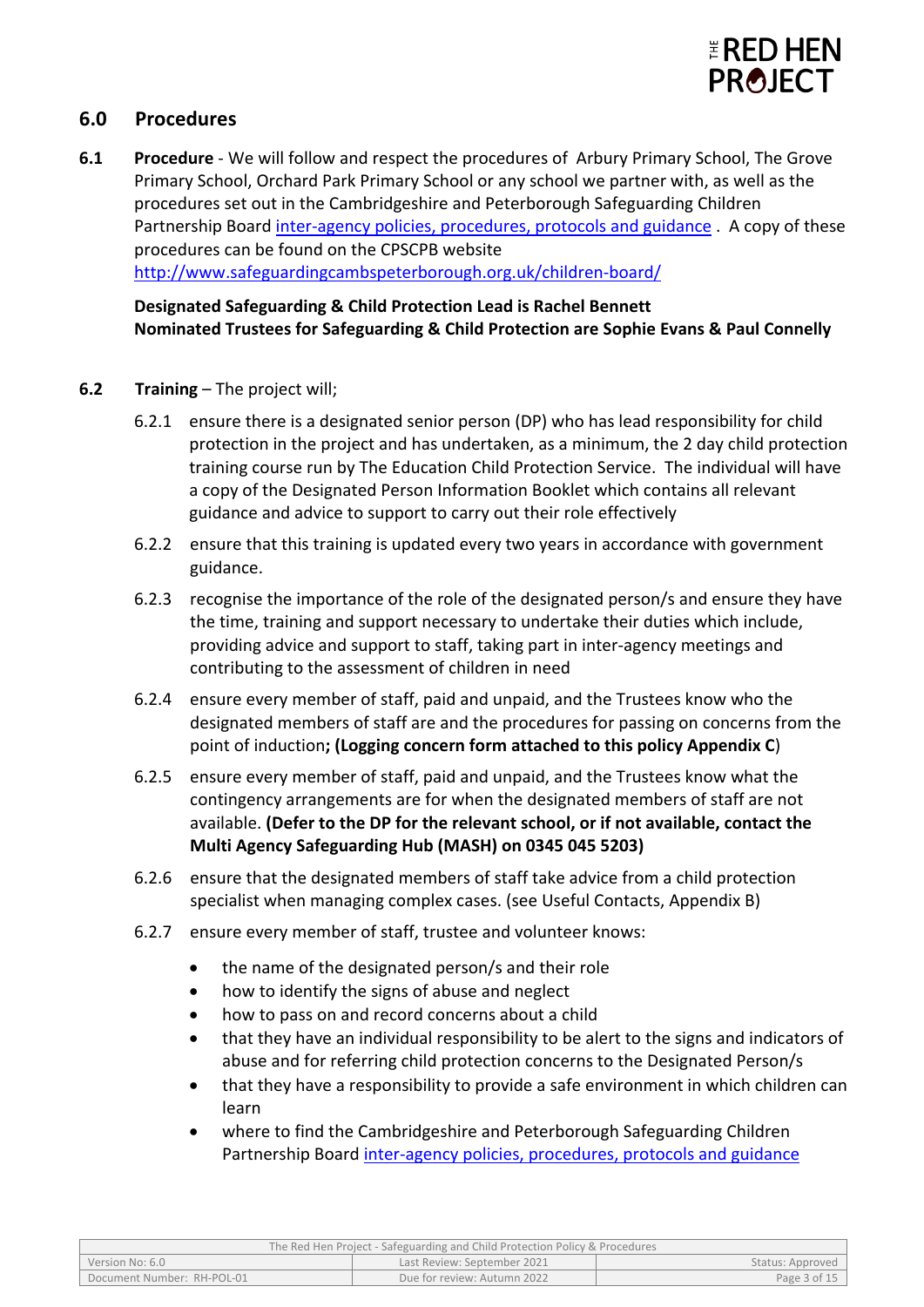

- 6.2.9 provide Child Protection training for **all** staff from the point of their induction which is updated regularly, every three years at a minimum, so that they are confident about:
	- the Project's legislative responsibility
	- their personal responsibility
	- the project's policies and procedures
	- the need to be alert to the signs and indicators of possible abuse, including possible child sexual exploitation, child criminal exploitation and female genital mutilation
	- the need to record concerns
	- how to support and respond to a child who reports abuse
- 6.2.10 ensure that all staff, paid and unpaid, recognise their duty and feel able to raise concerns about poor or unsafe practice in regard to children and that such concerns are addressed sensitively and effectively in a timely manner in accordance with agreed whistle-blowing policies
- 6.2.11 ensure that parents are informed of the responsibility placed on the project and staff in relation to child protection by setting out these duties on the Project's website [\(www.redhenproject.org\)](https://redhenproject.sharepoint.com/sites/POLICIESPROCEDURES/Shared%20Documents/Convert%20to%20new%20format/NEW%20FORMAT/www.redhenproject.org) and in the Family Contract
- 6.2.12 ensure that this policy is available publicly either via the project website *(*[www.redhenproject.org](http://www.redhenproject.org/)*)* or by other means*.*

#### **6.3 Liaison with other agencies**

The project will:

- 6.3.1 work to develop effective links with relevant services to promote the safety and welfare of all pupils.
- 6.3.2 co-operate as required, in line with Working Together to Safeguard Children, 2018, with key agencies in their enquiries regarding child protection matters including attendance and providing written reports at school link meetings, child protection conferences and core groups

#### **6.4 Record Keeping**

The project will:

- 6.4.1 keep clear, detailed, accurate, written records of concerns about children (noting the date, event and action taken), even where there is no need to refer the matter to Social Care immediately
- 6.4.2 ensure all records are kept securely, separate from the main family file, and in a locked location

| The Red Hen Project - Safeguarding and Child Protection Policy & Procedures |                             |                  |  |
|-----------------------------------------------------------------------------|-----------------------------|------------------|--|
| Version No: 6.0                                                             | Last Review: September 2021 | Status: Approved |  |
| Document Number: RH-POL-01                                                  | Due for review: Autumn 2022 | Page 4 of 15     |  |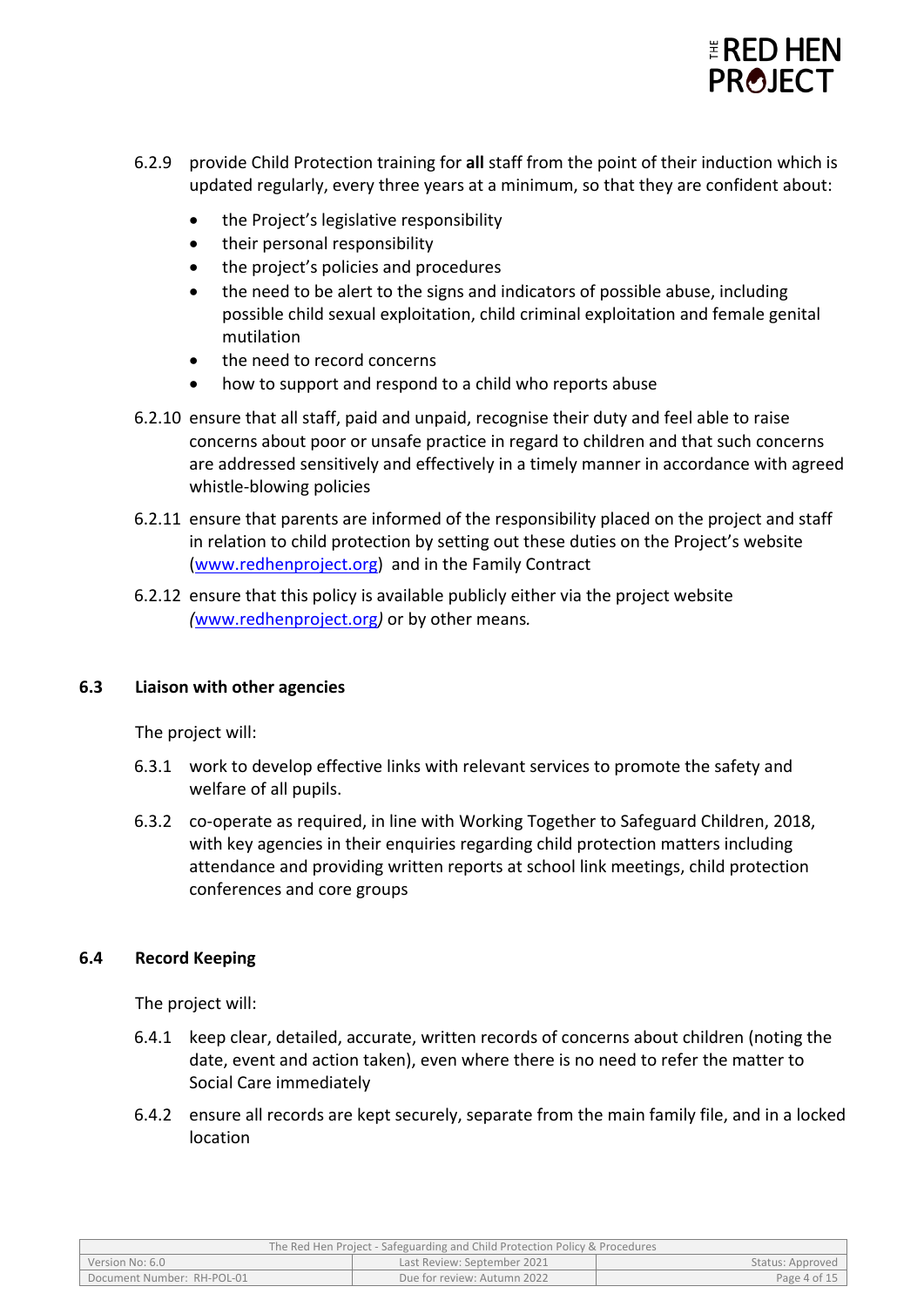

#### **6.5 Confidentiality and information sharing**

- 6.5.1 Child protection information will be stored and handled in line with Data Protection Act 2018 and the General Data Protection Regulation 2018 (GDPR)principles. The Data Protection Act does not prevent staff from sharing information with relevant agencies, where that information may help to protect a child. Fears about sharing information **must not be allowed** to stand in the way of the need to promote the welfare, and protect the safety, of children and/ or adults, which must always be the paramount concern.
- 6.5.2 If any member of staff receives a request from a pupil or parents to see child protection records, they will refer the request to the Designated Person who will take advice from the CPSCPB.

The project will:

- 6.5.3 ensure confidentiality protocols are adhered to and information is shared appropriately. If in any doubt about confidentiality, staff will seek advice from a senior manager or Social Care as required.
- 6.5.4 ensure that the Designated Person will only disclose any information about a child to other members of staff on a 'need to know' basis, including Domestic Violence notifications
- 6.5.5 make all staff aware that they have a professional responsibility to share information with other agencies in order to safeguard children
- 6.5.6 ensure staff are clear with children that they cannot promise to keep secrets.

#### **6.6 Communication with Parents/Carers**

The project will:

- 6.6.1 ensure that parents/carers are informed of the responsibility placed on the Project and staff in relation to child protection by setting out its duties in the Family Contract and on the Project's website [\(www.redhenproject.org\)](http://www.redhenproject.org/)
- 6.6.2 undertake appropriate discussion with parents/carers prior to the involvement of another agency, unless the circumstances preclude this action. If the Project believes that notifying parents could increase the risk to the child or exacerbate the situation, advice will be sought from Social Care.

| The Red Hen Project - Safeguarding and Child Protection Policy & Procedures |                             |                  |  |
|-----------------------------------------------------------------------------|-----------------------------|------------------|--|
| Version No: 6.0                                                             | Last Review: September 2021 | Status: Approved |  |
| Document Number: RH-POL-01                                                  | Due for review: Autumn 2022 | Page 5 of 15     |  |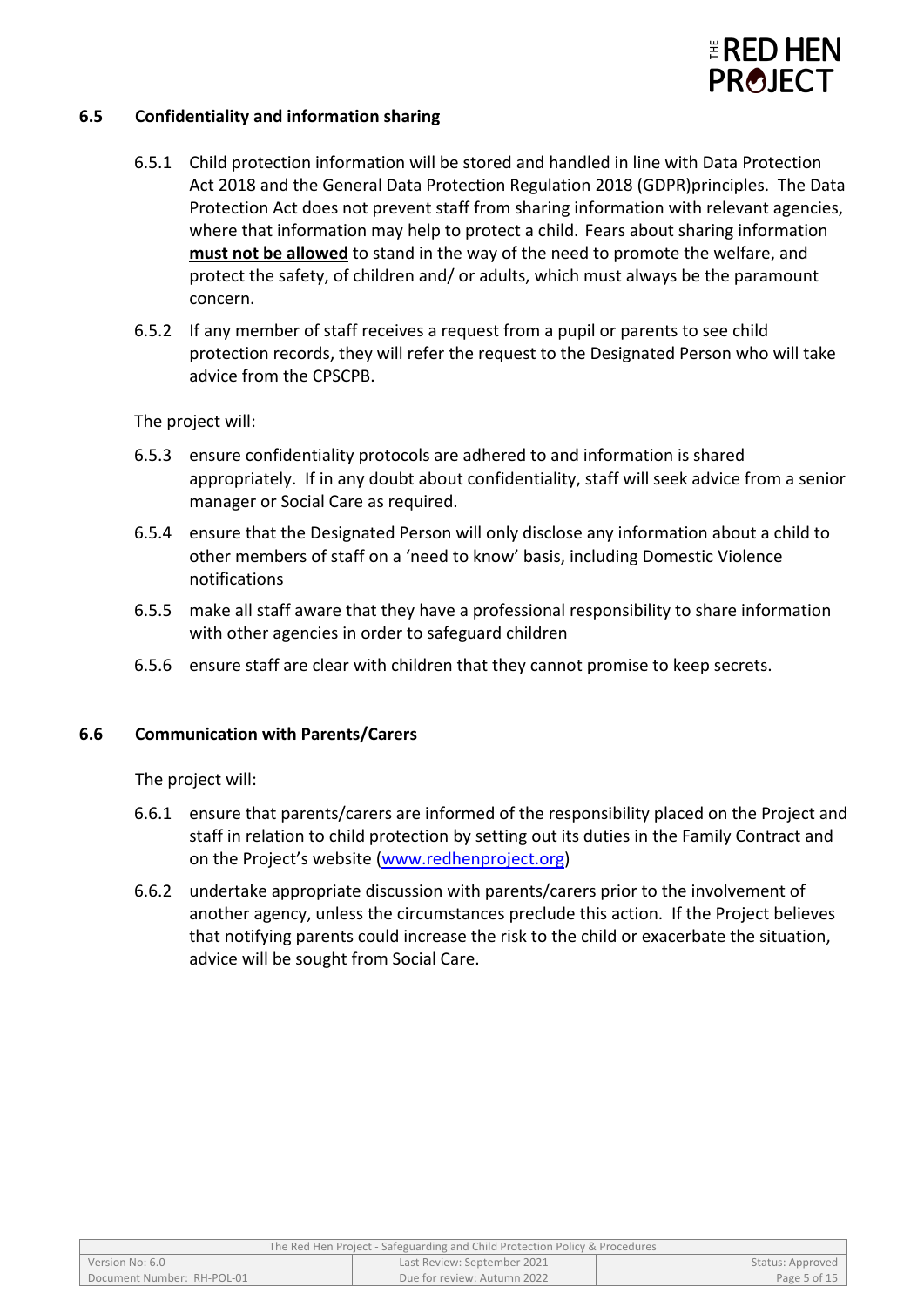

#### **7.0 Supporting Vulnerable Children**

- 7.1 We recognise that abuse or witnessing violence has an adverse impact on those children which may last into adulthood without appropriate intervention and support.
- 7.2 School and/or involvement with the Project may be the only stable, secure and predictable element in the lives of children at risk. Nevertheless, when at school their behaviour may be challenging and defiant or they may become withdrawn.
- 7.3 We recognise that some vulnerable children may develop abusive behaviours and that these children may need to be referred on for appropriate support and intervention.
- 7.4 The project will support the pupil through:
	- Opportunities to encourage self-esteem and self-motivation
	- An ethos that actively promotes a positive, supportive and safe environment and values the whole community
	- All staff agreeing on a consistent approach, which focuses on the behaviour of the child but does not damage the child's sense of self-worth. The project will ensure that the child knows that some behaviour is unacceptable, but s/he is valued and not to be blamed for any abuse which has occurred
	- Liaison with other agencies which support the pupil such as Social Care, Child and Adolescent Mental Health Services, Cambridgeshire Sexual Behaviour Service or District Teams
	- A commitment to develop productive and supportive relationships with parents/carers
- 7.5 Recognition that children living in a home environment where there is domestic abuse, drug or alcohol abuse or mental health issues are vulnerable and in need of support and protection; they may also be young carers
- 7.6 Monitoring and supporting children's welfare, keeping records and notifying Social Care in accordance with the Cambridgeshire and Peterborough Safeguarding Children Partnership Board [inter-agency policies, procedures, protocols and guidance](http://www.safeguardingcambspeterborough.org.uk/children-board/professionals/lscbprocedures/)

#### **7.7 Substance Misuse and Child Protection**

The discovery that a child is misusing legal or illegal substances or reported evidence of their substance misuse is almost always sufficient in itself to initiate child protection proceeding. In the case of a young person, the project will consider such action in the following situations:

When there is evidence or reasonable cause:

- to believe the young person's substance misuse may cause him or her to be vulnerable to other abuse such as sexual abuse
- to believe the substance-related behaviour is a result of abuse or because of pressure or incentives from others, particularly adults
- where the misuse is suspected of being linked to parent/carer substance misuse.

| The Red Hen Project - Safeguarding and Child Protection Policy & Procedures |                             |                  |
|-----------------------------------------------------------------------------|-----------------------------|------------------|
| Version No: 6.0                                                             | Last Review: September 2021 | Status: Approved |
| Document Number: RH-POL-01                                                  | Due for review: Autumn 2022 | Page 6 of 15     |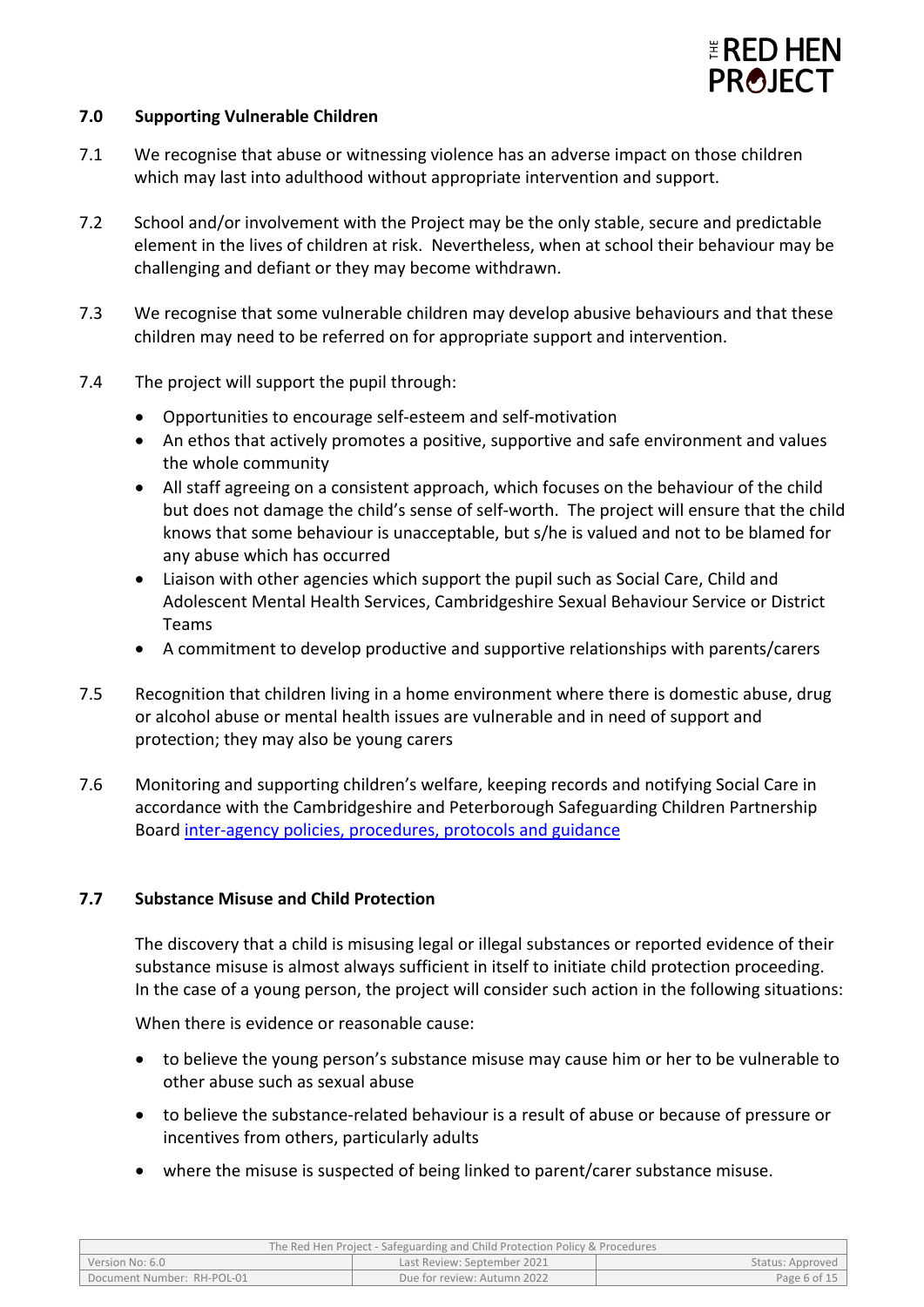

#### **7.8 Children of Substance Misusing Parents/Carers**

- 7.8.1 Misuse of drugs and/or alcohol is strongly associated with Significant Harm to children, especially when combined with other features such as domestic violence.
- 7.8.2 When the project receives information about drug and alcohol abuse by a child's parents/carers they will follow appropriate procedures.
- 7.8.3 This is particularly important if the following factors are present:
	- Use of the family resources to finance the parent's dependency, characterised by inadequate food, heat and clothing for the children
	- Children exposed to unsuitable caregivers or visitors, e.g. customers or dealers
	- The effects of alcohol leading to an inappropriate display of sexual and/or aggressive behaviour
	- Chaotic drug and alcohol use leading to emotional unavailability, irrational behaviour and reduced parental vigilance
	- Disturbed moods as a result of withdrawal symptoms or dependency
	- Unsafe storage of drugs and/or alcohol or injecting equipment
	- Drugs and/or alcohol having an adverse impact on the growth and development of the unborn child

#### **7.9 Domestic Abuse**

Where there is Domestic Abuse in a family, the children/young people will always be affected; the longer the violence continues, the greater the risk of significant and enduring harm, which they may carry with them into their adult life and relationships.

#### **7.10 Other Issues**

Including, but not exclusive to, female genital mutilation (FMG), child sexual exploitation (CSE) and child criminal exploitation (CCE) including county lines, preventing radicalisation.

The Project refers to and monitors the most up-to-date guidance in [Keeping Children Safe in](https://assets.publishing.service.gov.uk/government/uploads/system/uploads/attachment_data/file/1021914/KCSIE_2021_September_guidance.pdf)  [Education \(September 2021\)](https://assets.publishing.service.gov.uk/government/uploads/system/uploads/attachment_data/file/1021914/KCSIE_2021_September_guidance.pdf)

| The Red Hen Project - Safeguarding and Child Protection Policy & Procedures |                             |              |  |
|-----------------------------------------------------------------------------|-----------------------------|--------------|--|
| Last Review: September 2021<br>Version No: 6.0<br>Status: Approved          |                             |              |  |
| Document Number: RH-POL-01                                                  | Due for review: Autumn 2022 | Page 7 of 15 |  |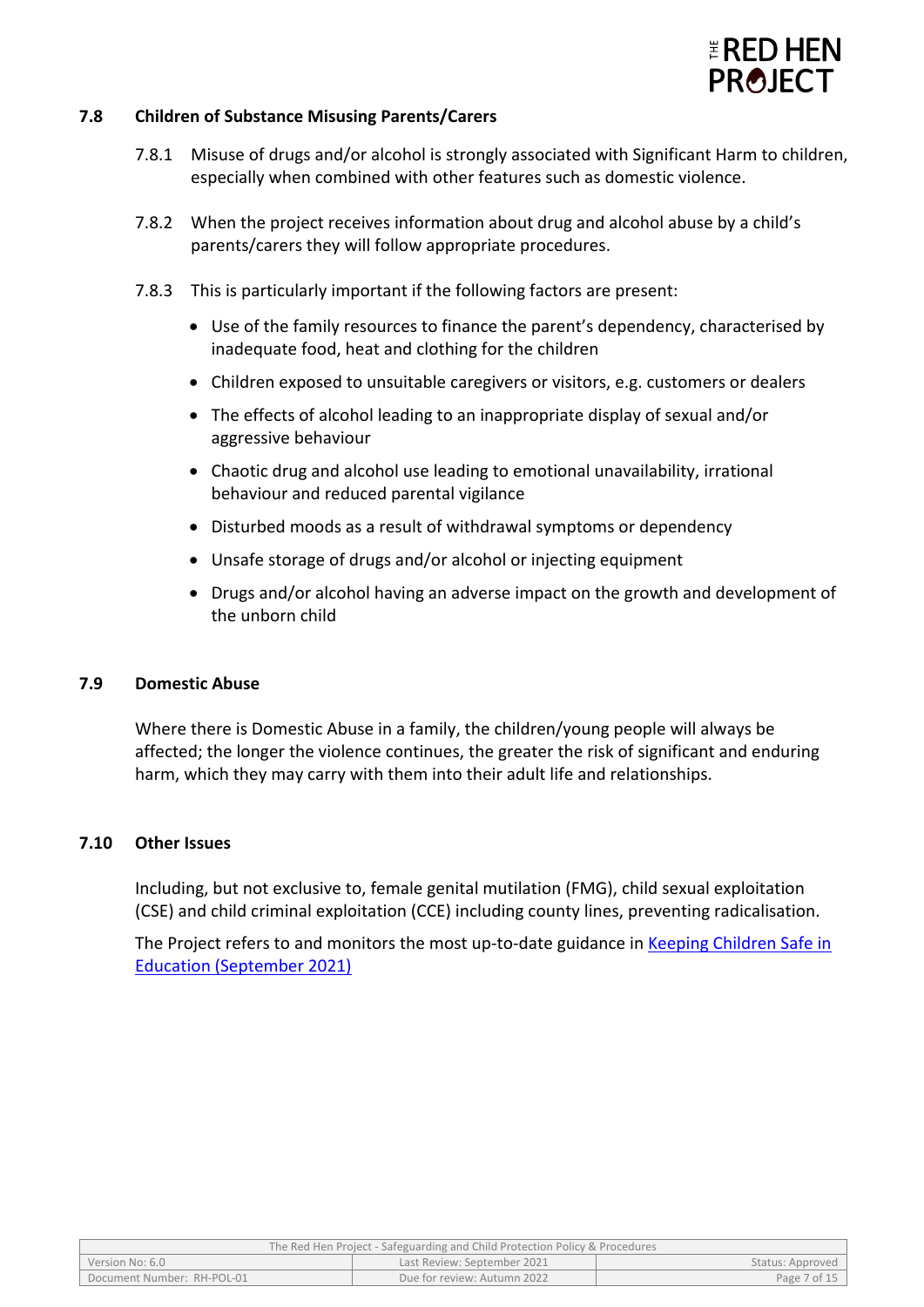

#### **8.0 Preventing unsuitable people from working with children**

- 8.1 The project will operate safer recruitment practices including ensuring appropriate DBS and reference checks are undertaken according to the government guidance Keeping Children Safe in Education (2021) and the Local Authority's Safer Employment Policy.
- 8.2 The Project will receive advice and guidance on safer recruitment procedures from trained staff from our partner schools when undertaking recruitment**.**
- 8.3 Any allegation of abuse made against a member of staff or volunteers will be reported straight away to the Project Lead and suitably investigated as below. In cases where the Project Lead is the subject of an allegation it will be reported to the Chair of Trustees. In both cases, the Project Lead and Chair of trustees would discuss the allegation with the Local Authority Designated Officer (LADO) on 01223 727967 or [LADO@cambridgeshire.gov.uk](mailto:LADO@cambridgeshire.gov.uk)
- 8.4 The Project will ensure that any disciplinary proceedings against staff or volunteers relating to child protection matters are concluded in full, even when the member of staff is no longer employed at the project, and that notification of any concerns is made to the relevant authorities and professional bodies and included in references where applicable.
- 8.5 Staff or volunteers who are the subject of an allegation have the right to have their case dealt with fairly, quickly, and consistently and to be kept informed of its progress. Suspension is not mandatory, nor is it automatic but, in some cases, staff may be suspended where this is deemed to be the best way to ensure that children are protected.
- 8.6 Consideration must be given to the needs of the child and a recognition that a child may make an allegation against an innocent party because they are too afraid to name the real perpetrator. It is rare for a child to make an entirely false or malicious allegation, although misunderstandings and misinterpretations of events do happen.
- 8.7 The project will ensure that all staff, paid and unpaid, are aware of the need for maintaining appropriate and professional boundaries in their relationships with children and parents/carers. As part of the Induction process, all staff will review the charity's [Guidance for](https://redhenproject.sharepoint.com/:b:/r/sites/HRRedHen/Shared%20Documents/General/Policies%20Procedures/Published/General%20Policies/RED%20HEN%20POLICY%202%20-%20GUIDANCE%20FOR%20CONDUCT%20FOR%20TRUSTEES,%20EMPLOYEES%20%26%20VOLUNTEERS%20WHEN%20WORKING%20WITH%20CHILDREN%20%26%20FAMILIES.pdf?csf=1&web=1&e=aI4t5s)  [Conduct for Trustees, Employees and Volunteers when Working with Children & Families.](https://redhenproject.sharepoint.com/:b:/r/sites/HRRedHen/Shared%20Documents/General/Policies%20Procedures/Published/General%20Policies/RED%20HEN%20POLICY%202%20-%20GUIDANCE%20FOR%20CONDUCT%20FOR%20TRUSTEES,%20EMPLOYEES%20%26%20VOLUNTEERS%20WHEN%20WORKING%20WITH%20CHILDREN%20%26%20FAMILIES.pdf?csf=1&web=1&e=aI4t5s) They can also review [Guidance for Safer Working Practice for those](https://c-cluster-110.uploads.documents.cimpress.io/v1/uploads/13ecce28-e8f2-49e9-83c6-c29337cd8071%7E110/original?tenant=vbu-digital) Working with Children [and Young People in Education](https://c-cluster-110.uploads.documents.cimpress.io/v1/uploads/13ecce28-e8f2-49e9-83c6-c29337cd8071%7E110/original?tenant=vbu-digital) Settings (May 2019) if they wish, which outlines how to create appropriate professional boundaries (in both the real and virtual world) with all children, especially those with a disability or who are vulnerable.
- 8.8 The Project will ensure that staff, trustees and other volunteers know that sexual relationships/activity with an individual under 16 is unlawful and would be reported to the police immediately. The Project will also ensure staff and volunteers and trustees are aware that any sexual relationships/activity with an individual aged 16/17 will result in dismissal and would be reported to the Local Authority Designated Officer.
- 8.9 The project will ensure that communication between pupils/children and adults, by whatever method, are transparent and take place within clear and explicit professional boundaries and are open to scrutiny.

| The Red Hen Project - Safeguarding and Child Protection Policy & Procedures |                             |              |
|-----------------------------------------------------------------------------|-----------------------------|--------------|
| Version No: 6.0<br>Last Review: September 2021<br>Status: Approved          |                             |              |
| Document Number: RH-POL-01                                                  | Due for review: Autumn 2022 | Page 8 of 15 |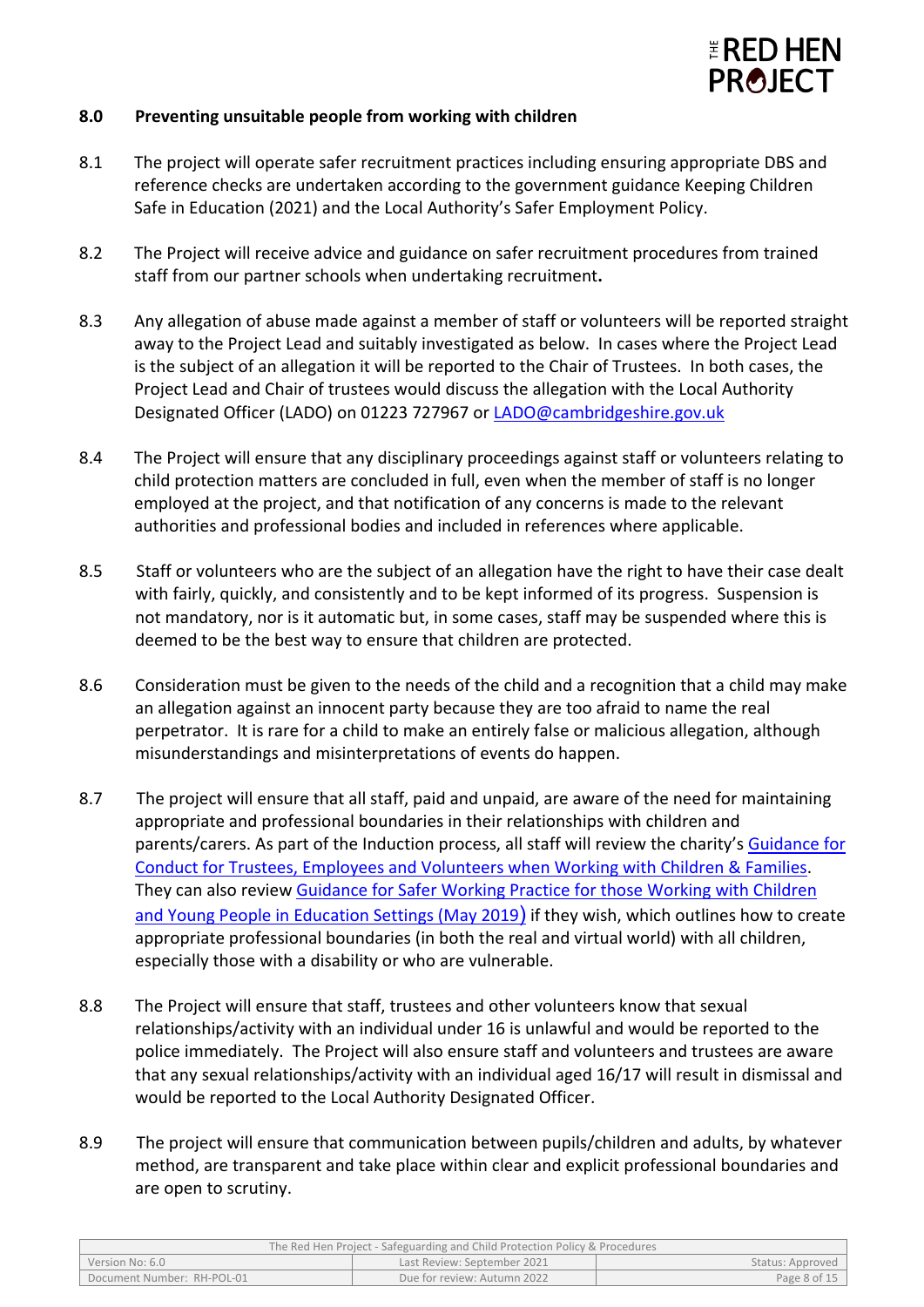

| This policy was adopted electronically following a meeting of The Red Hen Project Trustees held on 11 <sup>th</sup><br>November 2021 |                          |  |
|--------------------------------------------------------------------------------------------------------------------------------------|--------------------------|--|
| Signed on behalf of the trustees                                                                                                     |                          |  |
|                                                                                                                                      | Date 11/11/21            |  |
| Name of signatory                                                                                                                    | Lesley Ford              |  |
| Role of signatory (e.g. chair)                                                                                                       | <b>Chair of Trustees</b> |  |
| Date to be reviewed                                                                                                                  | Autumn 2022              |  |

| The Red Hen Project - Safeguarding and Child Protection Policy & Procedures |                             |              |  |
|-----------------------------------------------------------------------------|-----------------------------|--------------|--|
| Last Review: September 2021<br>Status: Approved<br>Version No: 6.0          |                             |              |  |
| Document Number: RH-POL-01                                                  | Due for review: Autumn 2022 | Page 9 of 15 |  |
|                                                                             |                             |              |  |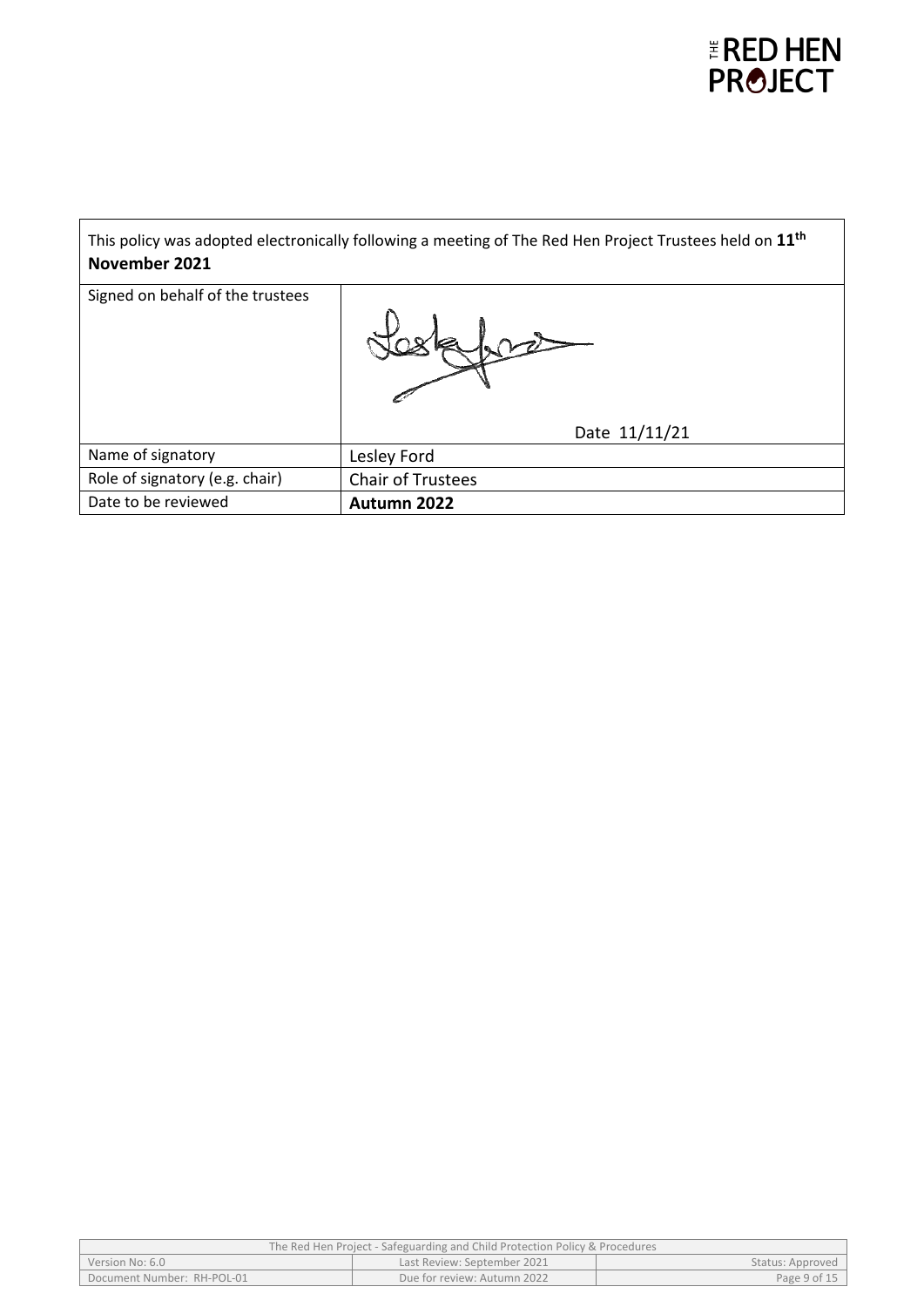

## **Appendix A: Four categories of abuse**

**Physical Abuse** - may involve hitting, shaking, throwing, poisoning, burning or scalding, drowning, suffocating, or otherwise causing physical harm to a child. Physical harm may also be caused when a parent or carer fabricates the symptoms of, or deliberately induces, illness in a child.

**Neglect** - persistent failure to meet a child's basic physical and/or psychological needs, likely to result in the serious impairment of the child's health or development.

It may occur during pregnancy as a result of maternal substance misuse.

It may involve the neglect of or lack of responsiveness to a child's basic emotional needs.

It also includes parents or carers failing to:

- Provide adequate food, clothing and shelter including exclusion from home or abandonment
- Protect a child from physical and emotional harm or danger
- Ensure adequate supervision including the use of inadequate caregivers
- Ensure access to appropriate medical care or treatment

**Emotional Abuse** - is the persistent emotional maltreatment so as to cause severe and adverse effects on a child's emotional development.

It may involve conveying to a child that they are:

- Worthless
- Unloved
- Inadequate
- Valued only insofar as they meet another person's needs

It may include:

- not giving the child opportunities to express their views
- deliberately silencing them
- 'making fun' of what they say or how they communicate

It may also feature age or developmentally inappropriate expectations being imposed on children including:

- interactions that are beyond the child's developmental capability
- overprotection and limitation of exploration and learning
- preventing participation in normal social interaction

It may involve:

- Seeing or hearing the ill-treatment of another
- Serious bullying (including cyberbullying) causing children frequently to feel frightened or in danger
- The exploitation or corruption of children

Some level of emotional abuse is involved in all types of maltreatment although it may occur alone.

| The Red Hen Project - Safeguarding and Child Protection Policy & Procedures |                             |                  |
|-----------------------------------------------------------------------------|-----------------------------|------------------|
| Version No: 6.0                                                             | Last Review: September 2021 | Status: Approved |
| Document Number: RH-POL-01                                                  | Due for review: Autumn 2022 | Page 10 of 15    |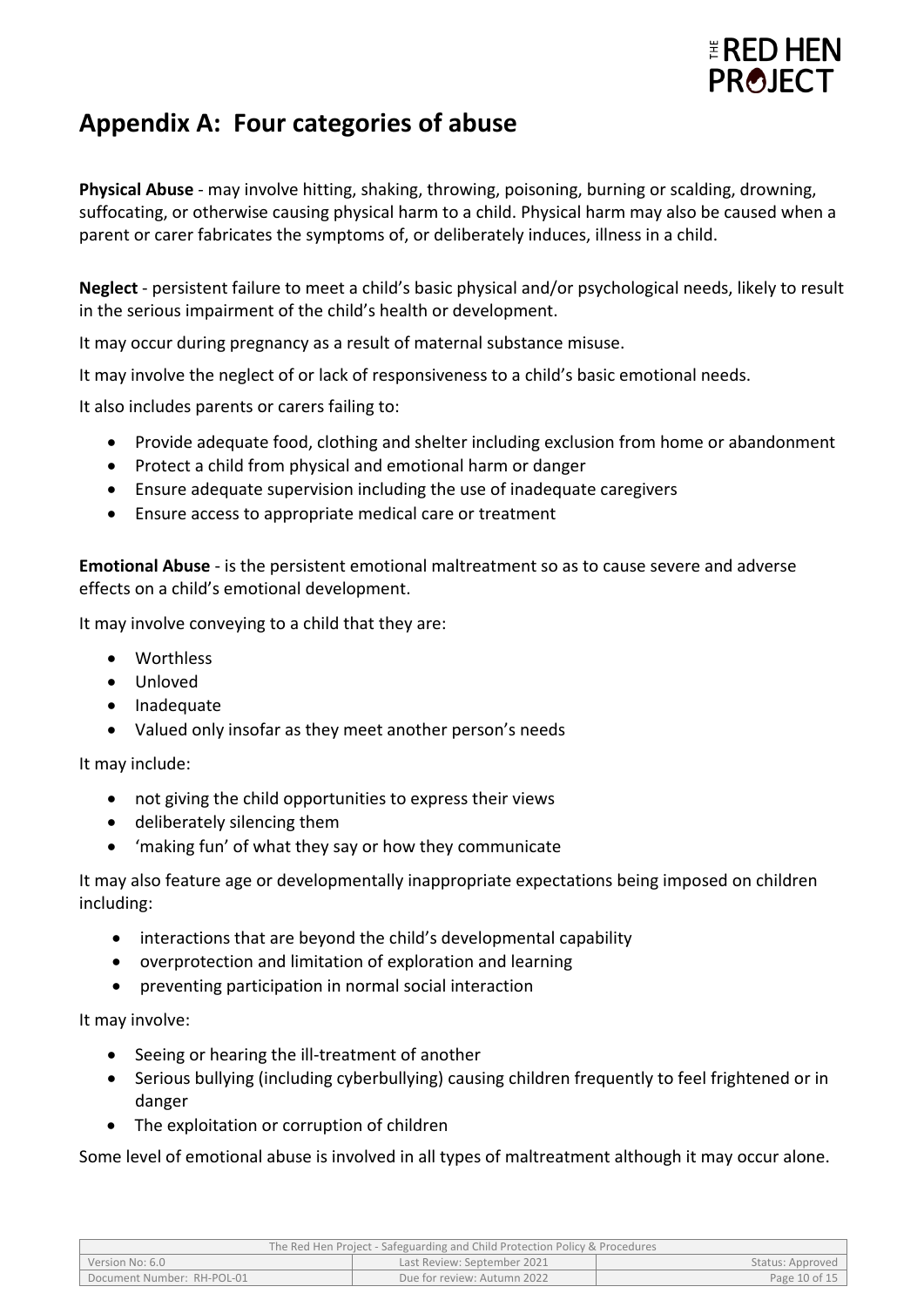

**Sexual Abuse** – involves forcing or enticing a child or young person to take part in sexual activities, not necessarily involving a high level of violence, whether or not the child is aware of what is happening.

This may involve:

- physical contact including assault by penetration (e.g. rape or oral sex)
- non-penetrative acts such as masturbation, kissing, rubbing and touching outside of clothing
- non-contact activities involving:
	- children in looking at, or in the production of, sexual images
		- children in watching sexual activities
		- encouraging children to behave in sexually inappropriate ways
		- grooming a child in preparation for abuse (including via the internet).

Sexual abuse is not solely perpetrated by adult males. Women can also commit acts of sexual abuse, as can other children.

| The Red Hen Project - Safeguarding and Child Protection Policy & Procedures |                             |               |  |
|-----------------------------------------------------------------------------|-----------------------------|---------------|--|
| Last Review: September 2021<br>Version No: 6.0<br>Status: Approved          |                             |               |  |
| Document Number: RH-POL-01                                                  | Due for review: Autumn 2022 | Page 11 of 15 |  |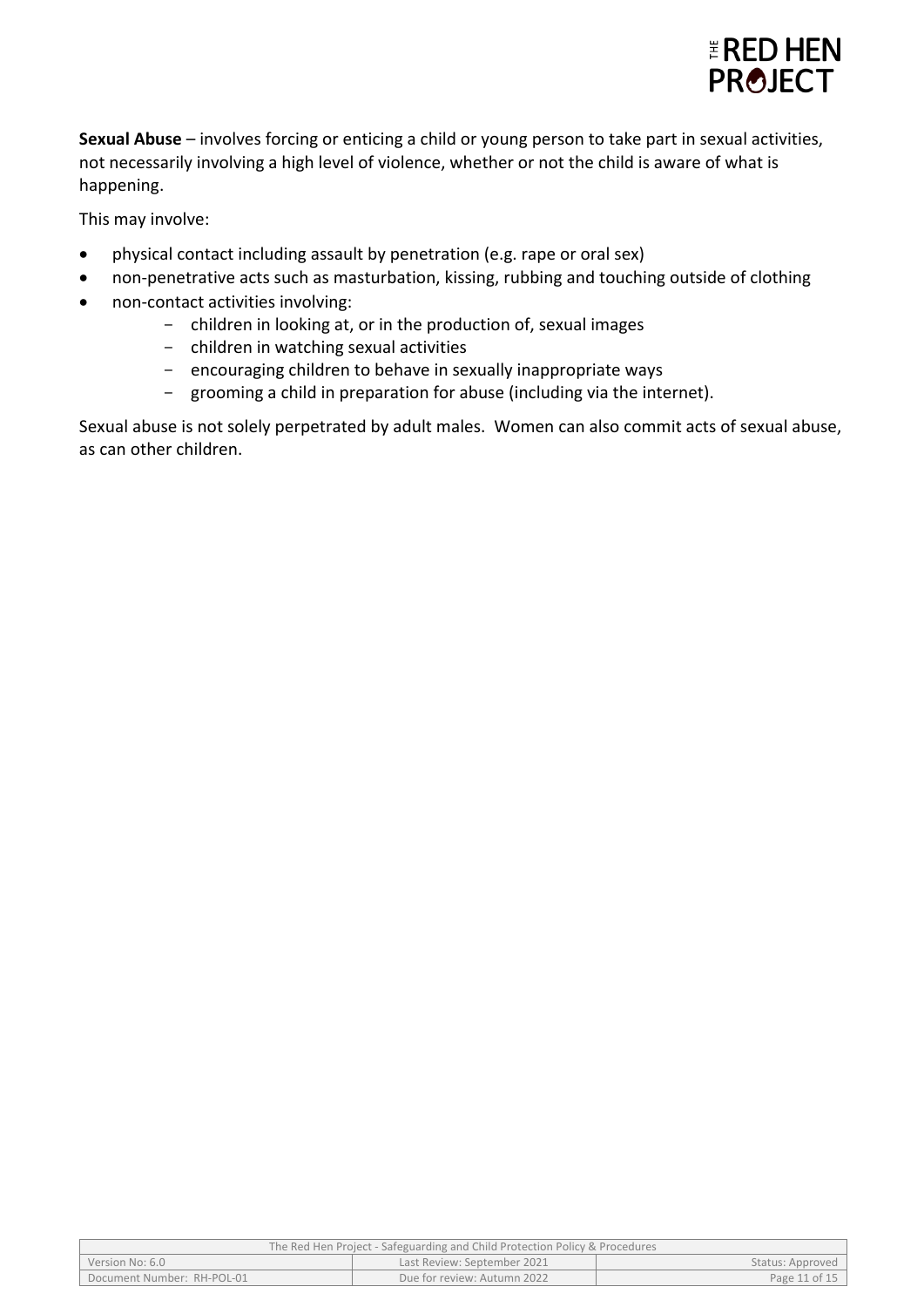

### **Appendix B: Useful Contacts**

Useful contacts – Cambridgeshire and Peterborough

Cambridgeshire and Perterborough Safeguarding Children Partnership Board – Safeguarding Interagency Procedures<http://www.safeguardingcambspeterborough.org.uk/children-board/>

Police Child Abuse Investigation Unit (now part of MASH)101 or 01480 847743

Useful Contacts – Cambridgeshire

Education Safeguarding Manager - Sara Rogers [sara.rogers@cambridgeshire.gov.uk](mailto:sara.rogers@cambridgeshire.gov.uk)

| Early Help Hub (EHH)                                                         | Tel: 01733863649  |
|------------------------------------------------------------------------------|-------------------|
| Customer Service Centre – social care referrals                              | Tel: 01733 864180 |
| Emergency Social Care Duty Team (out of hours)                               | Tel:01733 234 724 |
| Local Authority Designated Officer (LADO)<br>LADO@cambridgeshire.gov.uk      | Tel:01223 727967  |
| Named Senior Officer for allegations<br>Senior Education Adviser - Phil Nash | Tel 01223 699448  |

If a child is in immediate danger, please call 999.

Cambridgeshire & Peterborough Safeguarding Children Partnership Board <http://www.safeguardingcambspeterborough.org.uk/children-board/>

| The Red Hen Project - Safeguarding and Child Protection Policy & Procedures |                             |                  |  |
|-----------------------------------------------------------------------------|-----------------------------|------------------|--|
| Version No: 6.0                                                             | Last Review: September 2021 | Status: Approved |  |
| Document Number: RH-POL-01                                                  | Due for review: Autumn 2022 | Page 12 of 15    |  |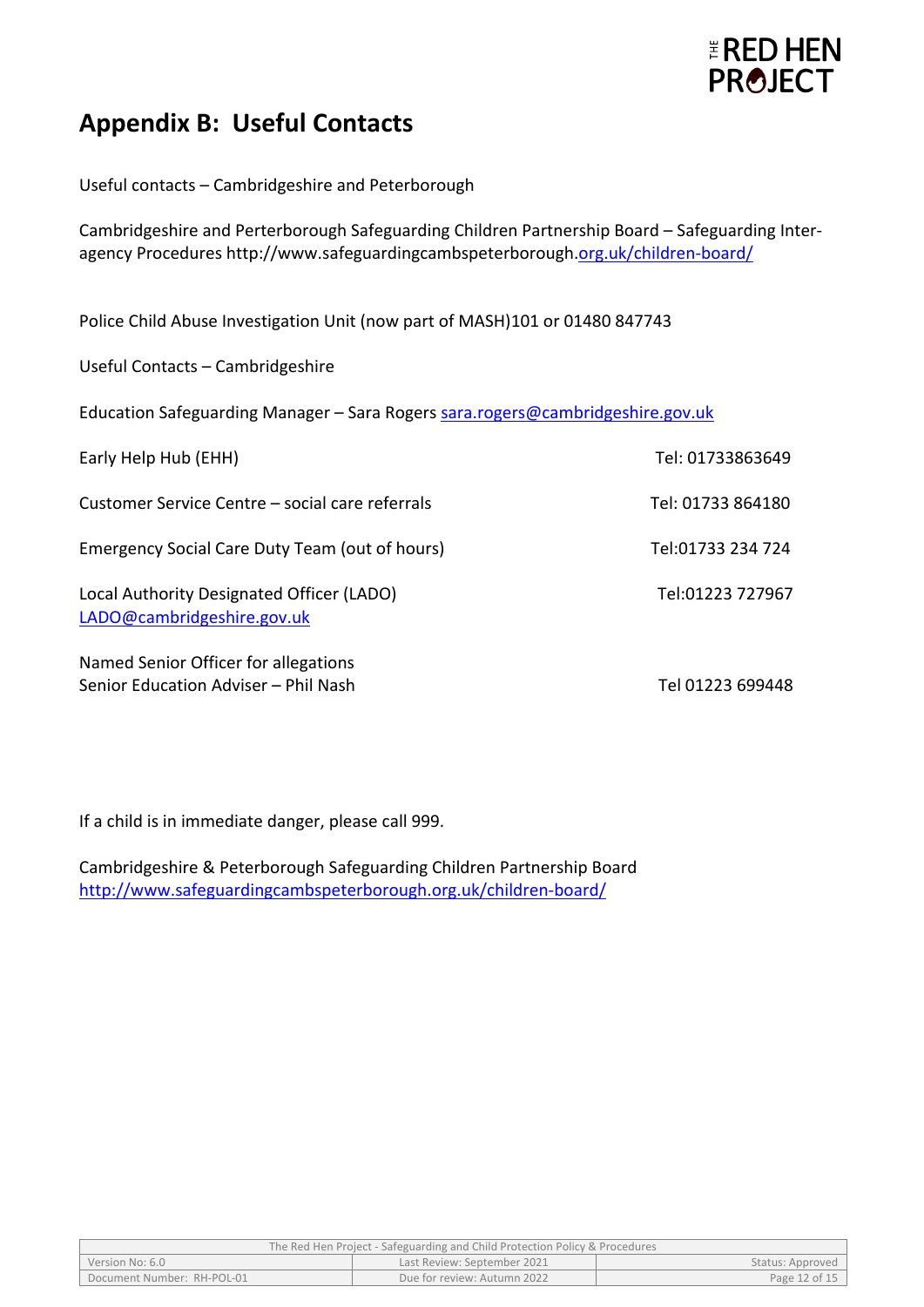

## **Appendix C: Log of concern about a child's welfare**

| Name of setting / school:                                                                                                | Setting / school address: |                        |
|--------------------------------------------------------------------------------------------------------------------------|---------------------------|------------------------|
|                                                                                                                          |                           |                        |
| Child's full name:                                                                                                       |                           | Child's date of birth: |
| Any other relevant information:<br>(e.g. ethnicity, additional needs,<br>English as an additional<br>language/EAL, etc.) |                           |                        |
| Today's date and time:                                                                                                   |                           |                        |
| Name and role of person<br>completing the log:                                                                           |                           |                        |
| Date and time of the incident / concern:                                                                                 |                           |                        |
| Description of the incident / concern:                                                                                   |                           |                        |
|                                                                                                                          |                           |                        |
|                                                                                                                          |                           |                        |
|                                                                                                                          |                           |                        |
|                                                                                                                          |                           |                        |
|                                                                                                                          |                           |                        |
|                                                                                                                          |                           |                        |
|                                                                                                                          |                           |                        |
|                                                                                                                          |                           |                        |
|                                                                                                                          |                           |                        |
| Signature of person completing log:                                                                                      |                           |                        |
|                                                                                                                          |                           |                        |
| Body map completed? YES / NO (please circle, as appropriate - If YES, please attach securely)                            |                           |                        |
| Please pass this form immediately to the Designated Person for Child Protection, who should                              |                           |                        |

**complete the section overleaf.**

| The Red Hen Project - Safeguarding and Child Protection Policy & Procedures |                             |                  |
|-----------------------------------------------------------------------------|-----------------------------|------------------|
| Version No: 6.0                                                             | Last Review: September 2021 | Status: Approved |
| Document Number: RH-POL-01                                                  | Due for review: Autumn 2022 | Page 13 of 15    |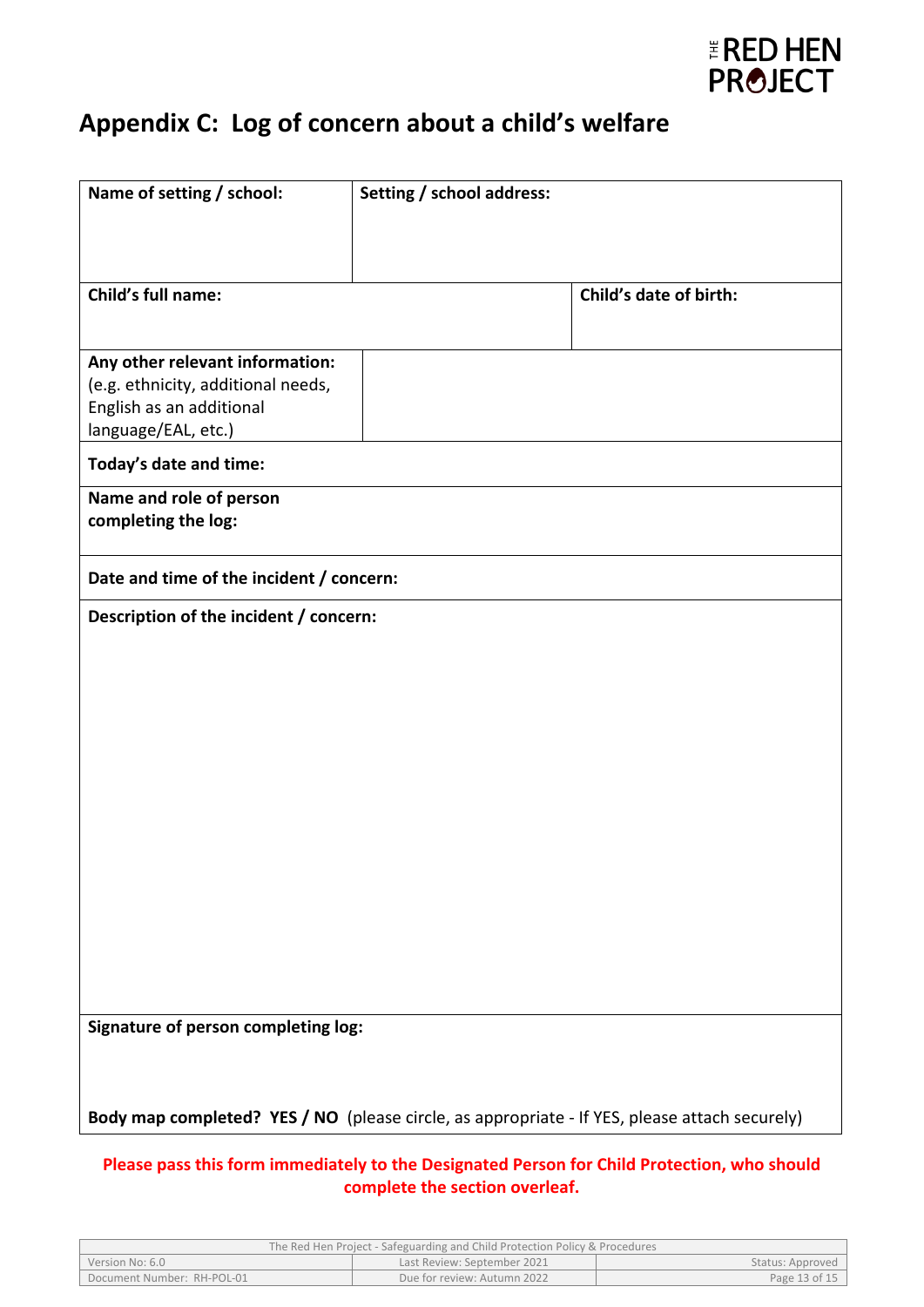

## **To be completed by the Designated Person for Child Protection:**

**Received by:**

|                                                                                                                                                                                                                  | Designated Person for Child Protection |
|------------------------------------------------------------------------------------------------------------------------------------------------------------------------------------------------------------------|----------------------------------------|
| Initial action taken by the Designated Person:                                                                                                                                                                   |                                        |
|                                                                                                                                                                                                                  |                                        |
|                                                                                                                                                                                                                  |                                        |
|                                                                                                                                                                                                                  |                                        |
|                                                                                                                                                                                                                  |                                        |
| Has the parent / carer been informed of the concern? YES / NO (please circle, as appropriate)                                                                                                                    |                                        |
| If YES, state name of parent / carer:                                                                                                                                                                            |                                        |
| If YES, please state who informed the parent / carer, action taken and the outcome:                                                                                                                              |                                        |
|                                                                                                                                                                                                                  |                                        |
|                                                                                                                                                                                                                  |                                        |
|                                                                                                                                                                                                                  |                                        |
| If NO, please provide the reason why not:                                                                                                                                                                        |                                        |
|                                                                                                                                                                                                                  |                                        |
|                                                                                                                                                                                                                  |                                        |
|                                                                                                                                                                                                                  |                                        |
| Time:<br>Date:                                                                                                                                                                                                   |                                        |
|                                                                                                                                                                                                                  |                                        |
| Details of any further action taken or relevant information (this may include follow-up calls, feedback<br>from other professionals, etc. and should include details. A separate sheet can be used, if required: |                                        |
|                                                                                                                                                                                                                  |                                        |
|                                                                                                                                                                                                                  |                                        |
|                                                                                                                                                                                                                  |                                        |
|                                                                                                                                                                                                                  |                                        |

| The Red Hen Project - Safeguarding and Child Protection Policy & Procedures |                             |                  |  |
|-----------------------------------------------------------------------------|-----------------------------|------------------|--|
| Version No: 6.0                                                             | Last Review: September 2021 | Status: Approved |  |
| Document Number: RH-POL-01                                                  | Due for review: Autumn 2022 | Page 14 of 15    |  |